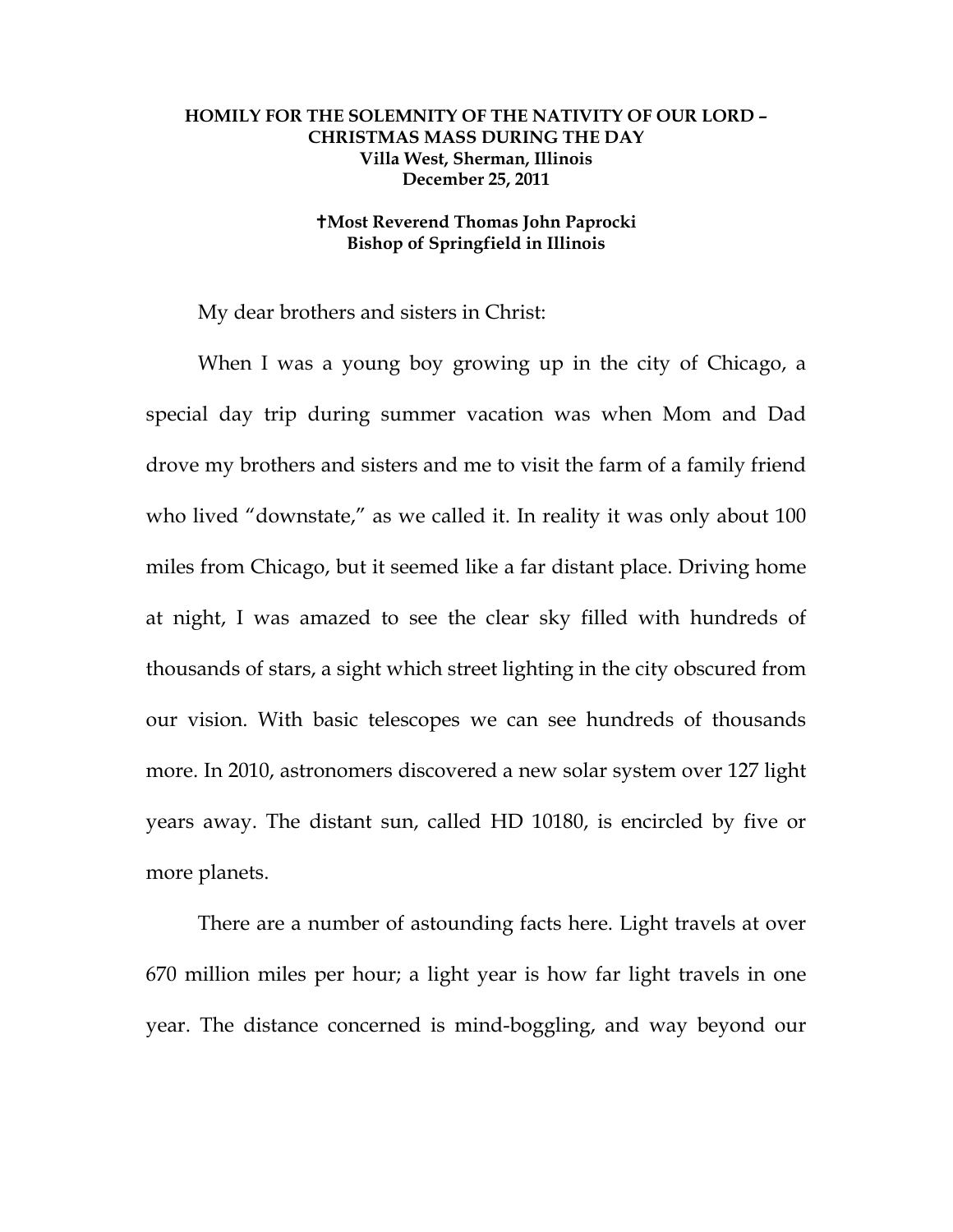everyday experience. Modern technology enables scientists to chart suns, stars and planets over this distance.

 It is difficult even to begin to imagine the scale of our universe. Yet it is the belief of Christians (and other believers in God) that God made heaven and Earth, the whole universe. If the universe is this big, how big must God be? Faith concerns itself not with the physical origins of everything, the scientific theory, but with the spiritual truth that God is the creator of everything.

 Today we hear the beginning of John's Gospel, in which the evangelist ponders the beginning of all things from the spiritual perspective. He begins on the grandest of scales: in the beginning, there was only God, and the Word was with God. Through this Word, everything came into being. Everything that had life, had life in God's Word. Like the science, the religious reality is hard for us to grasp.

 Then John narrows his focus and comes down to Earth, writing about John the Baptist, the one who was to prepare the way for the Lord. Something of immense significance is about to happen. The same Word, through whom everything was made, was coming into the world. Even though the Word was there at the creation of the world, the world didn't recognize him.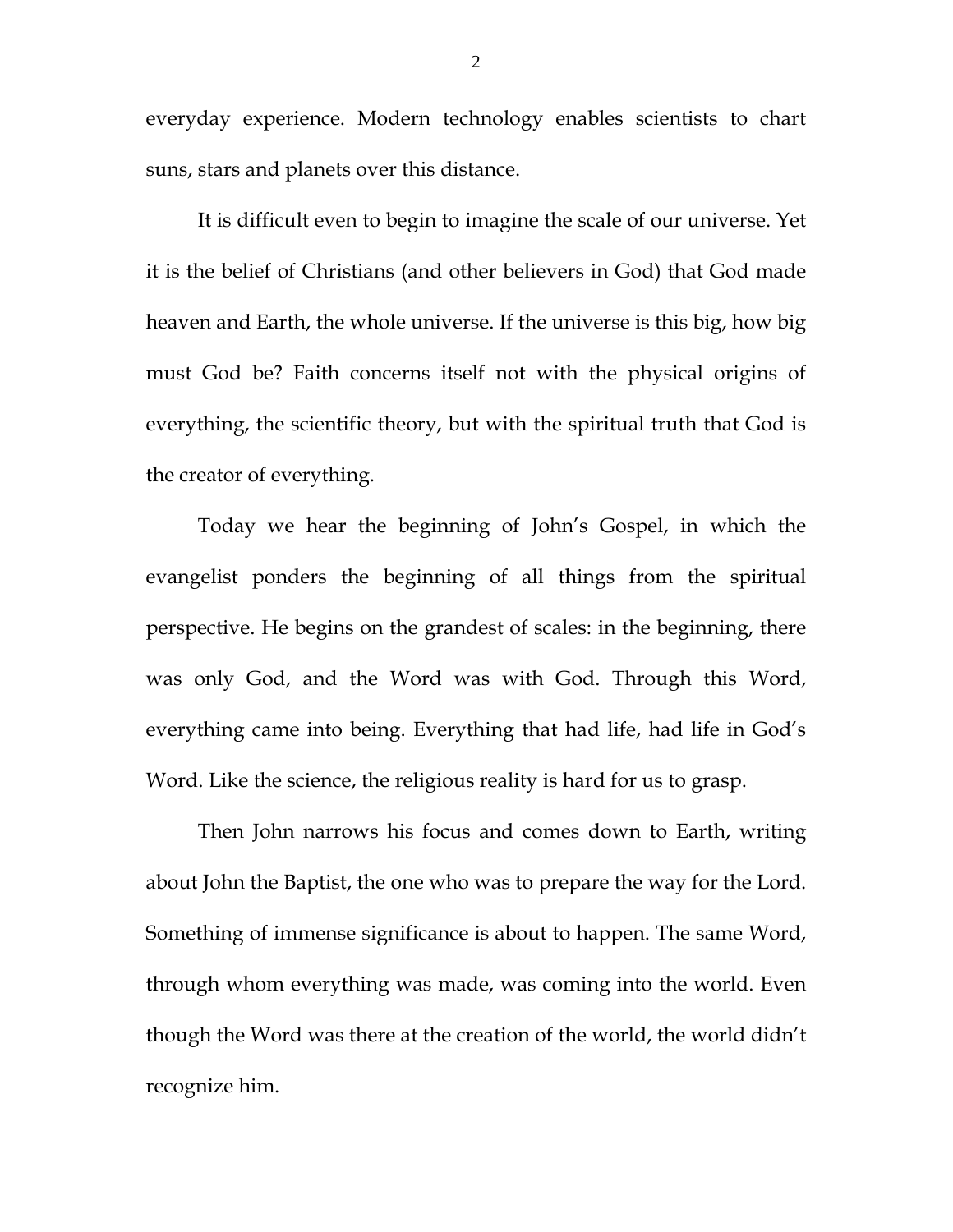Suddenly, we understand what John is describing. The Word was made flesh, he lived among us; John is writing about the incarnation of Jesus – the eternal, unknowable Word of God becomes flesh, and we can know him. John the Baptist then gives his testimony, confirming that Jesus is that eternal Word. Jesus, God's only Son, nearest to the Father's heart, has made God known to us.

 This is a mystery of such magnitude that the discovery of vastly distant solar systems pales into insignificance beside it. This is the mystery we celebrate today – the unknowable God has made his dwelling in our midst, as one of us.

 John is saying that Jesus is so much more than a wise man, a healer, a prophet or a worker of miracles: Jesus is God made man. We may not be able to grasp the science of the universe, but through the gift of faith we can grasp this amazing truth: from the simplest of us to the wisest, we can know that God has come very close, and we can know God, and we are destined, by responding to God's grace, to share God's eternity. We are caught somewhere between the greatness of the almighty, unknowable God, and the baby in the manger, who became human that we might know him.

3